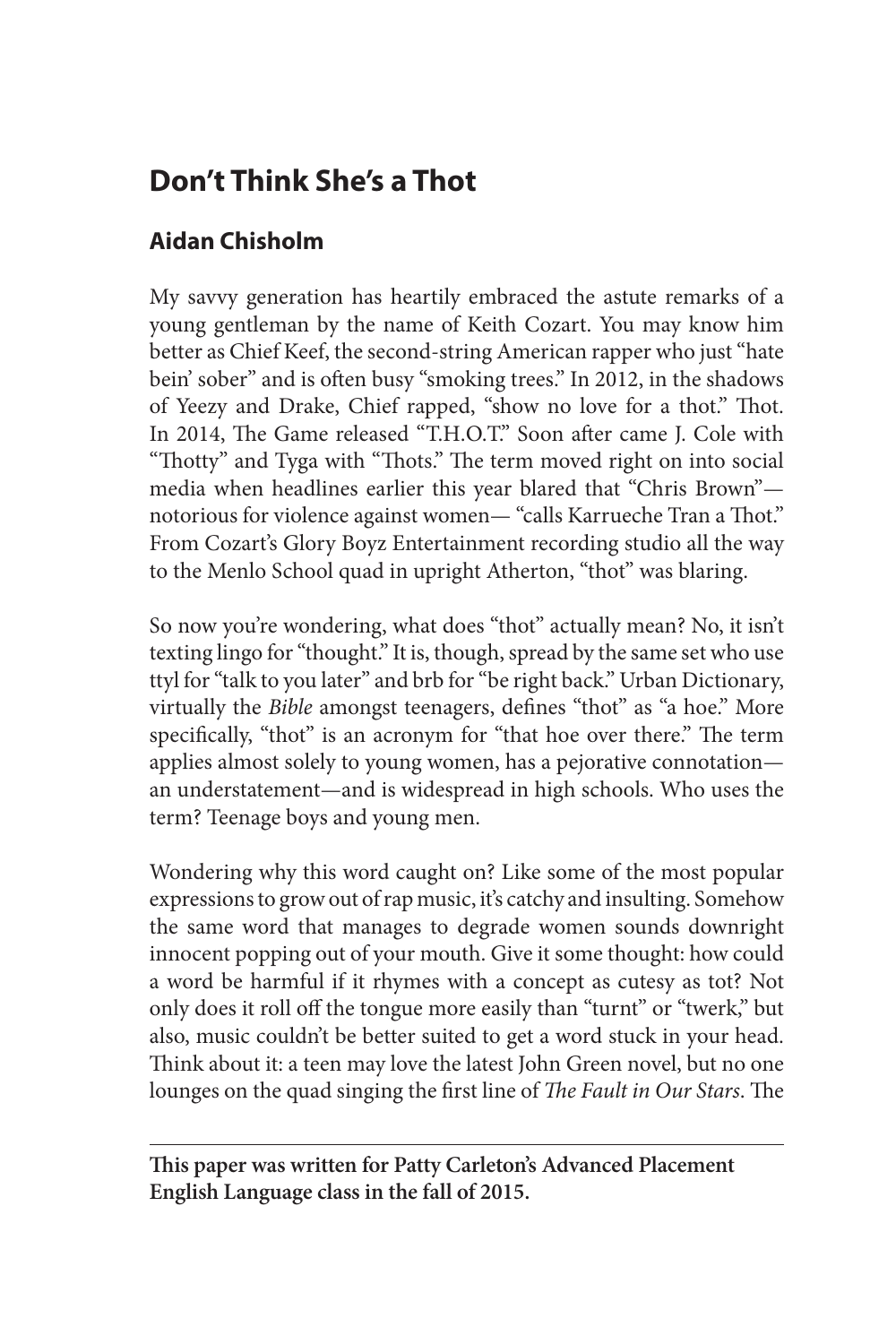## 2 Aidan Chisholm

music world is genius in its promotion of innovative language, coming up with terms like "doe," "trap," or "donk" that the masses can't wait to utilize. And of course, logically, anything that Chris Brown says is very cool. Chief Keef took the thot and ran with it, titling this year's album "Thot Breaker." There's nothing like a term that's both derogatory and saucy to kill two birds with one stone.

Killing might be too dramatic. And we aren't talking about birds, per se, unless, perhaps, you're British. Language is powerful in every country and at every stage of life, but it is supremely important for American teens who are developing their voices and senses of self. The magic of these ever-evolving terms is that adults don't understand them. As soon as your parents are saying "bounce" or "bae," you know it's time to move on. And move on, teens do. The vocabulary of your average 16-year-old can heighten insecurity, ruin friendships, and even obliterate someone's reputation. Everyone in high school knows, of course, that reputation is everything. The person hurling the "stone" at the "birds" gains a false sense of power over an unknowing victim. Something more along the lines of killing chicks.

Essentially, "thot" refers to females who are thought to be sexually promiscuous. The term is not some revolutionary concept but simply the newest label of an age-old prejudice. Slut. Skank. Slag. Trollop. Tramp. Tart. Hussy. Harlot. Hoebag. Whore. Each one a synonym of "thot." More shocking than the number of denigrating terms is the fact that no single word exists to positively describe a sexually empowered women. Even "promiscuous," the most seemingly respectful word, has a harsh connotation. Our culture has managed to develop a term for a provocatively dressed child, "prostitot," yet there is no word to describe a sexually liberated female.

While few think it's a good idea for a high school girl to have many sexual partners, the fact is that teenage girls are sexually curious and do experiment with sexuality. "Thot" most often comes out of male mouths, exposing the harsh outlook on a female's carnal behavior, while males are rarely criticized. At some level, this double standard is justified as women can become pregnant and are more susceptible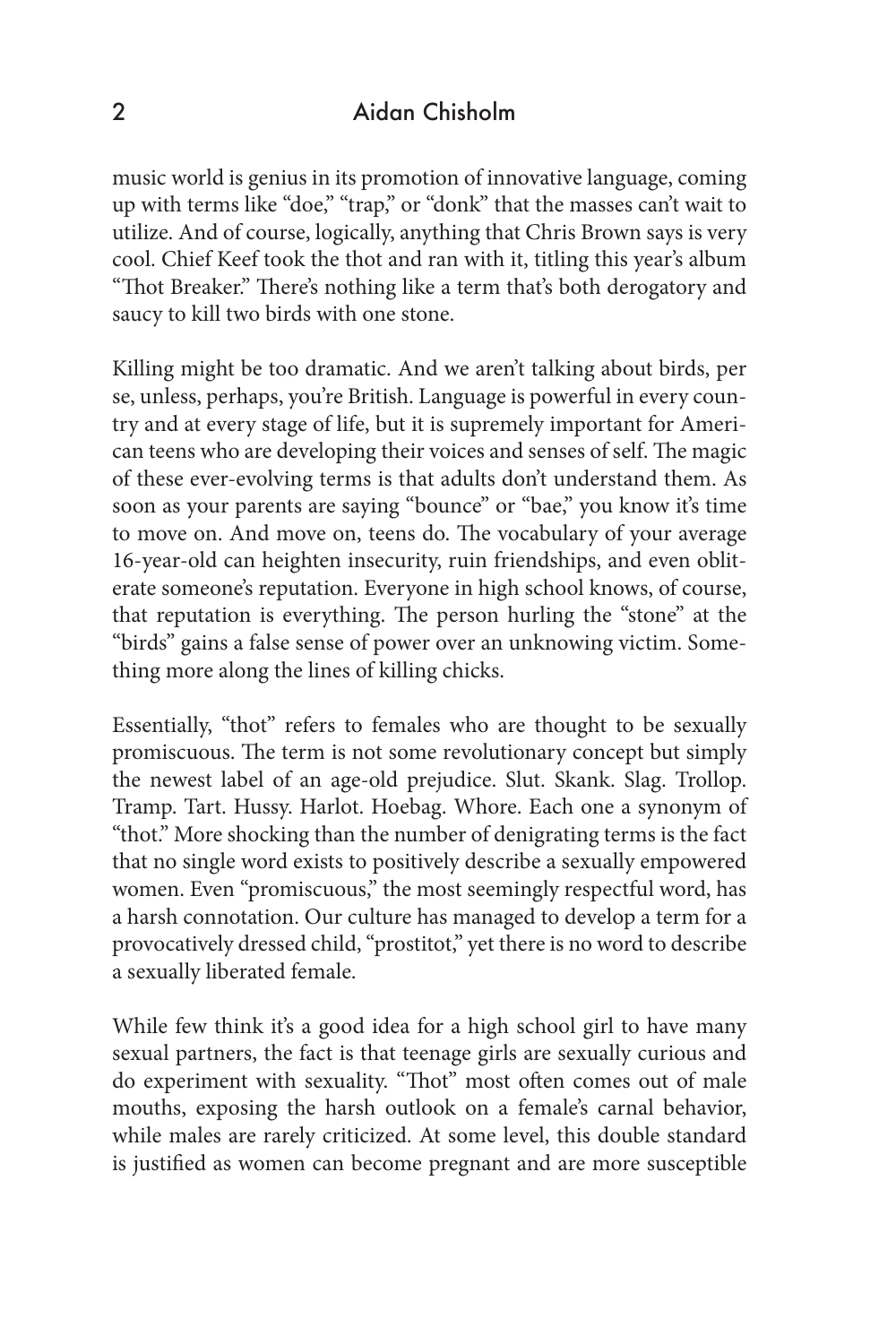to STI's. But really, are those insecure teenage boys in the hallway declaring that girl a "thot" because they are genuinely concerned about her health and wellbeing? That is, indeed, not the case. A teenage girl, under the microscope of scrutinizing males and brutal, biased, social expectations, just cannot seem to win. She engages in the exact same sexual activity as a guy and she is immediately labeled a "slut" or a "thot," while that boy's reputation may very well remain pristine or even gain stature. Meanwhile, she isn't sexually adventurous and she is written off as a "prude," a word with underlying judgement almost equivalent to that of "thot." In our society, it's nearly impossible for a sexually active female to be perceived as "classy," yet a "classy" teenager is exactly whom we respect. Could any girl really balance on that fine line between "thot" and not?

In the same society, the most "promiscuous" of males might be referred to as a "player," "stud," "baller," or "big man on campus." A male's sexual feats garner respect in our society. Giving a girl a glaring hickey or hooking-up with two strangers in one night or establishing a new "friend-with-benefits" are the accomplishments of a "studly" teenage boy. How exactly is a girl supposed to be classy with a hickey on her neck too pronounced to conceal with makeup or to hide under a collared shirt or to cover in a veil of hair? Terms such as "playa" are really just playful, maybe even endearing. If the dude is the player, then what exactly is the "game" and how on earth does the girl fit in?

The monster has evolved since Chief Keef spat such fire. The meaning of "thot" goes beyond female sexuality to now encompass appearance based observations. To a "baller," a so-called "thot" could be a complete stranger, a girl whose sexual behavior he knows nothing about. The label is frequently just an observation about the way a girl dresses: too much cleavage, too short skirt, tank top way too tight. The same society dishing offensive labels is the society that pressures females to dress in a certain way to begin with. The hopeful girl is convinced by the media and by peer pressure that the only way the dreamy guy in her biology class will notice her is if she shows some extra skin. What a "thot," right?